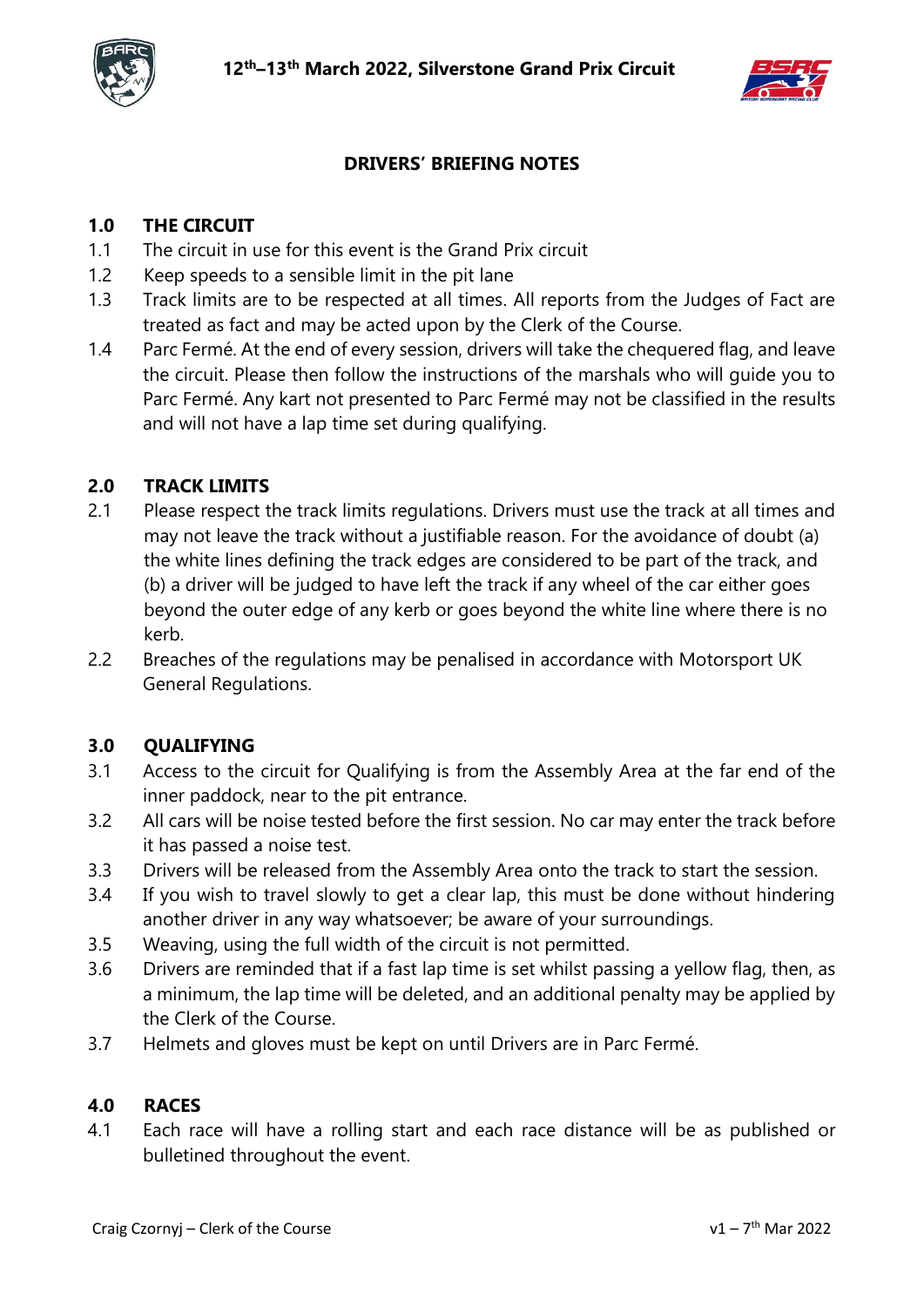



- 4.2 Karts may be called ahead of schedule, please listen for announcements on the paddock PA system. Karts will need to be in the assembly area 20 minutes before the stated session start time.
- 4.3 Karts will leave assembly behind the safety car where they will complete one lap at speeds varying between 35Mph and 85 Mph. Any driver unable to maintain pace during the formation lap is to raise their arm to inform surrounding drivers and race control and if safe to do so move to the extremity of the circuit to clear a way for other drivers.
- 4.4 Karts must not break formation, accelerate or break excessively until the lights have been extinguished signalling the race start.
- 4.5 Only one change of direction to defend a position is permitted. Any driver moving back again must leave at least one car width between his car and the track edge.
- 4.6 At the end of each race all cars are to complete one lap after the chequered flag, and go straight to Parc Fermé.
- 4.7 Drivers will be directed by BSRC staff for any scrutineering checks to be carried out.

## **5.0 FLAGS & LIGHTS**

- 5.1 Drivers are reminded that waved yellow flags are a warning of danger and may mean that there is a kart stopped beside or partly on the track. Drivers must low down sufficiently to ensure that full control of the car can be retained. No overtaking.
- 5.2 A double waved yellow means that there is kart on or partly blocking the track or marshals working trackside. Slow down considerably. Be prepared to suddenly change from the normal racing line or take other evasive action including stopping if necessary. No overtaking.
- 5.3 A waved blue flag in the race will normally only be shown to a kart about to be lapped. This kart must be aware that faster karts are approaching. Stay on your line and behave predictably.
- 5.4 In the event of red flags being shown, drivers should immediately slow down; no overtaking is permitted unless there is a very slow car with mechanical problems or damage. During qualifying or racing, drivers should return to the pits and await instructions unless directed to stop elsewhere by a marshal or safety vehicle.

## **6.0 SAFETY CAR**

- 6.1 The Safety Car, if deployed will enter the circuit from the pit lane. First, waved yellow flags with stationary 'SC' boards will be displayed around the circuit. All karts must slow down immediately but without sudden braking. The Safety Car will then pick up the leader, or wave karts by to get the leader.
- 6.2 Once the incident is clear, the Safety Car lights will be switched off. The safety car will then accelerate clear of the pack to enter the pit lane. Once this happens it is the responsibility of the race leader to dictate the pace of the pack before the restart. Keep it sensible please.
- 6.3 Please note that there must be no overtaking until you have passed the green flag at the control line.